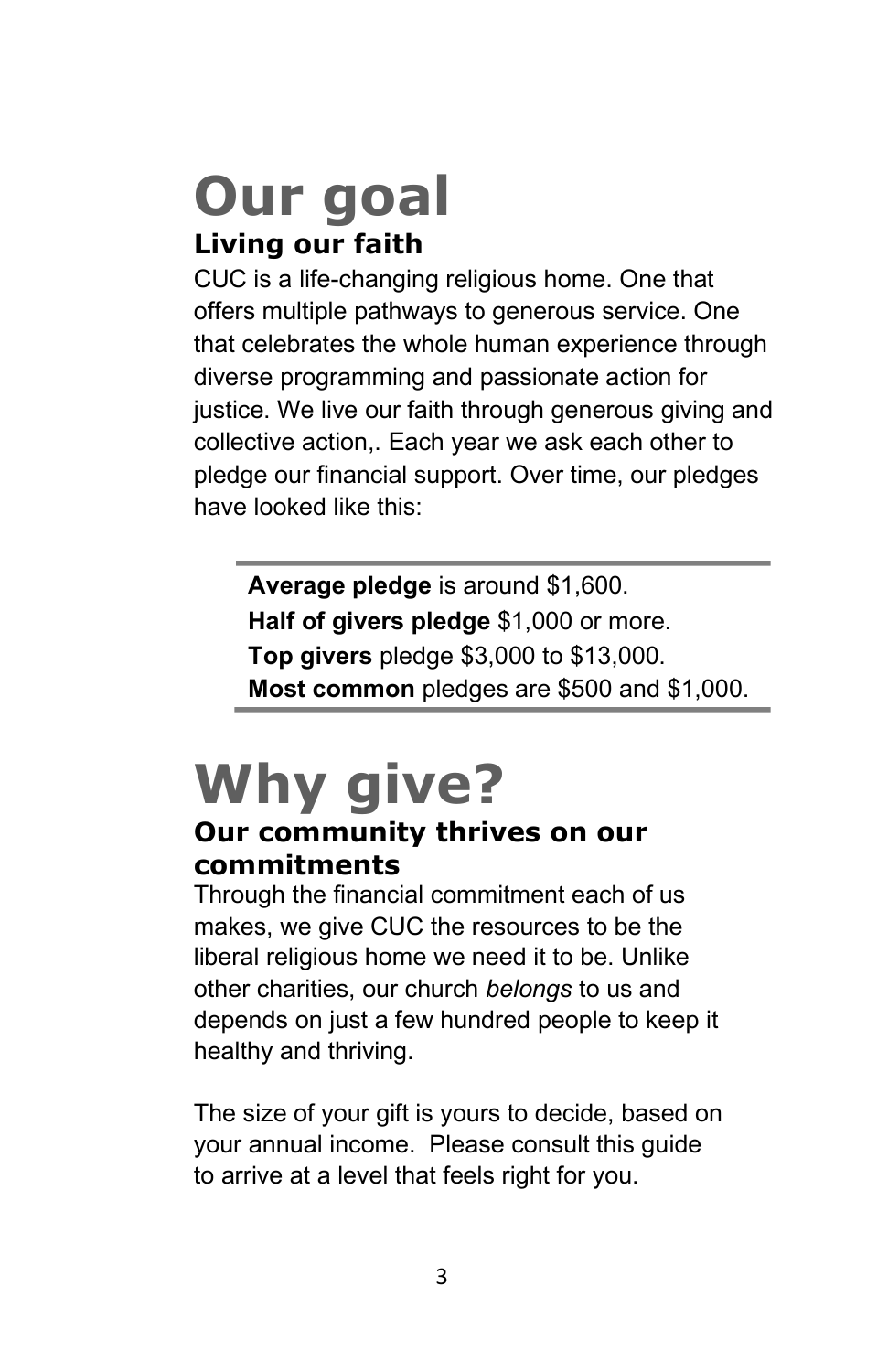## Giving Guide Generosity comes in all sizes

Use the table below to find the level of giving that is right for you. Your gifts add to our many blessings as stewards of this community of promise and hope.

| Your annual Income:  | \$25,000  | \$50,000  | \$75,000  |
|----------------------|-----------|-----------|-----------|
| Annual Pledge (1%)   | \$250     | \$500     | \$750     |
| Monthly Pledge       | \$20.80   | \$41.70   | \$62.50   |
| <b>Weekly Pledge</b> | \$4.80    | \$9.60    | \$14.40   |
|                      |           |           |           |
| Your annual Income:  | \$100,000 | \$200,000 | \$300,000 |
| Annual Pledge (1%)   | \$1,000   | \$2,000   | \$3,000   |
| Monthly Pledge       | \$83.30   | \$166.70  | \$250     |
| <b>Weekly Pledge</b> | \$19.20   | \$38.50   | \$57.50   |

### 1% of adjusted annual income

#### 3% of adjusted annual income

| Your annual Income:  | \$25,000  | \$50,000  | \$75,000  |
|----------------------|-----------|-----------|-----------|
| Annual Pledge(3%)    | \$750     | \$1,500   | \$2,250   |
| Monthly Pledge       | \$62.50   | \$125     | \$187.50  |
| <b>Weekly Pledge</b> | \$14.40   | \$28.85   | \$43.30   |
|                      |           |           |           |
| Your annual Income:  | \$100,000 | \$200,000 | \$300,000 |
| Annual Pledge (3%)   | \$3,000   | \$6,000   | \$9,000   |
| Monthly Pledge       | \$250     | \$500     | \$750     |
| <b>Weekly Pledge</b> | \$57.70   | \$115.40  | \$173.10  |

#### 5% of adjusted annual income

| Your annual Income:  | \$25,000  | \$50,000  | \$75,000  |
|----------------------|-----------|-----------|-----------|
| Annual Pledge (5%)   | \$2,500   | \$5,000   | \$10,000  |
| Monthly Pledge       | \$208     | \$417     | \$833     |
| <b>Weekly Pledge</b> | \$48      | \$96      | \$192     |
|                      |           |           |           |
| Your annual Income:  | \$100,000 | \$200,000 | \$300,000 |
| Annual Pledge (5%)   | \$5000    | \$10,000  | \$15,000  |
| Monthly Pledge       | \$416.70  | \$833.35  | \$1,250   |
| <b>Weekly Pledge</b> | \$96.15   | \$192.30  | \$288.50  |